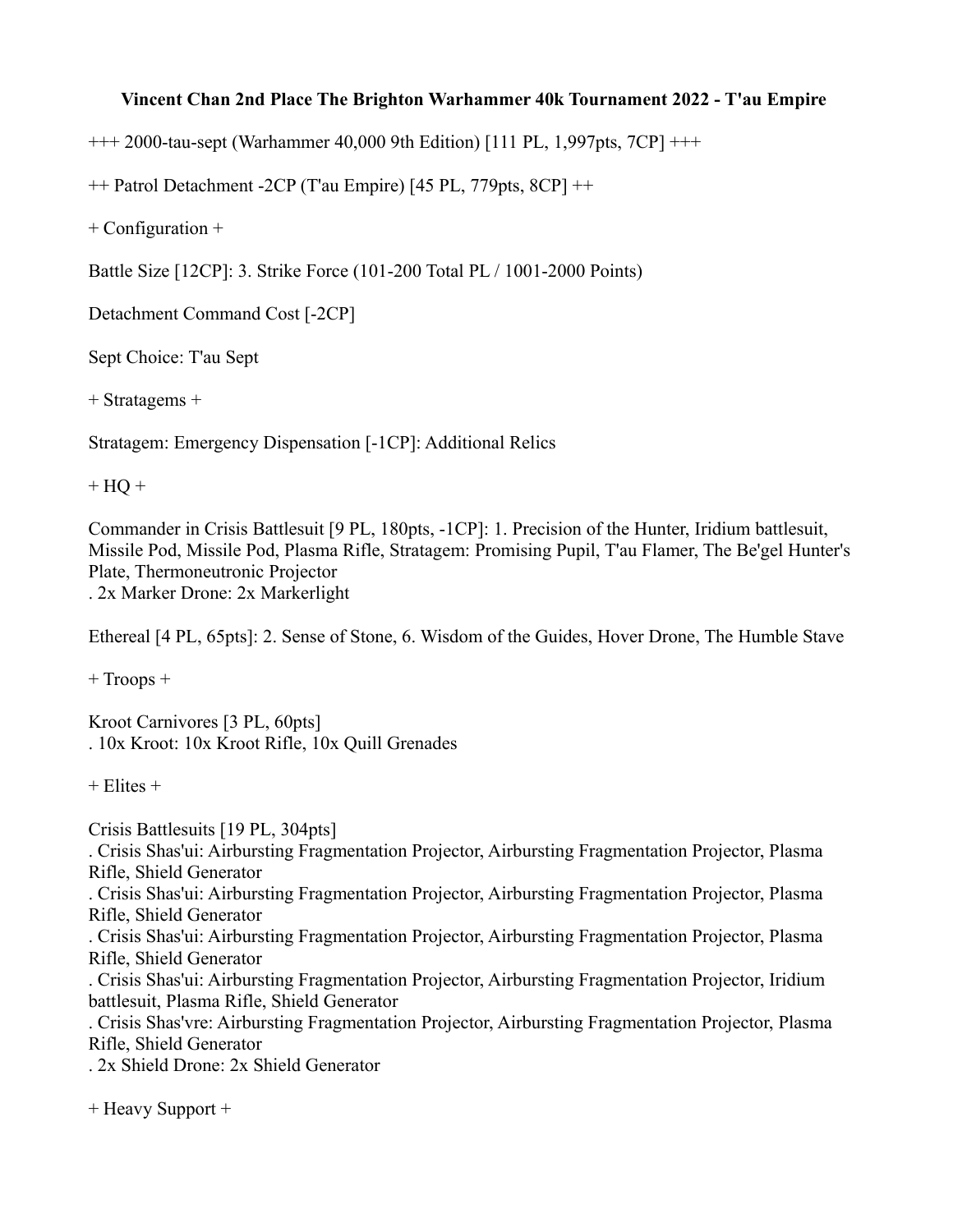Broadside Battlesuits [5 PL, 85pts] . Broadside Shas'vre: Heavy Rail Rifle, Twin Plasma Rifle, Velocity Tracker

Broadside Battlesuits [5 PL, 85pts] . Broadside Shas'vre: Heavy Rail Rifle, Twin Plasma Rifle, Velocity Tracker

++ Supreme Command Detachment +2CP (T'au Empire) [8 PL, 150pts, 2CP] ++

+ Configuration +

Detachment Command Cost [2CP]

Sept Choice: T'au Sept

+ Primarch | Daemon Primarch | Supreme Commander +

Commander Shadowsun [8 PL, 150pts]: 2x High-energy Fusion Blaster, Warlord

++ Patrol Detachment -2CP (T'au Empire) [58 PL, 1,068pts, -3CP] ++

+ Configuration +

Detachment Command Cost [-2CP]

Sept Choice: T'au Sept

 $+$  HQ  $+$ 

Commander in Crisis Battlesuit [10 PL, 185pts, -1CP]: 4. Through Boldness, Victory, Missile Pod, Plasma Rifle, Plasma Rifle, Resonator Warheads, Shield Generator, Stratagem: Promising Pupil . 2x Marker Drone: 2x Markerlight

Darkstrider [3 PL, 60pts]

+ Troops +

Kroot Carnivores [3 PL, 60pts] . 10x Kroot: 10x Kroot Rifle, 10x Quill Grenades

 $+$  Elites  $+$ 

Crisis Battlesuits [19 PL, 317pts]

- . Crisis Shas'ui: Missile Pod, Plasma Rifle, Plasma Rifle, Shield Generator
- . Crisis Shas'ui: Missile Pod, Plasma Rifle, Plasma Rifle, Shield Generator
- . Crisis Shas'ui: Missile Pod, Plasma Rifle, Plasma Rifle, Shield Generator
- . Crisis Shas'ui: Iridium battlesuit, Missile Pod, Plasma Rifle, Plasma Rifle, Shield Generator
- . Crisis Shas'vre: Missile Pod, Plasma Rifle, Plasma Rifle, Shield Generator

. Shield Drone